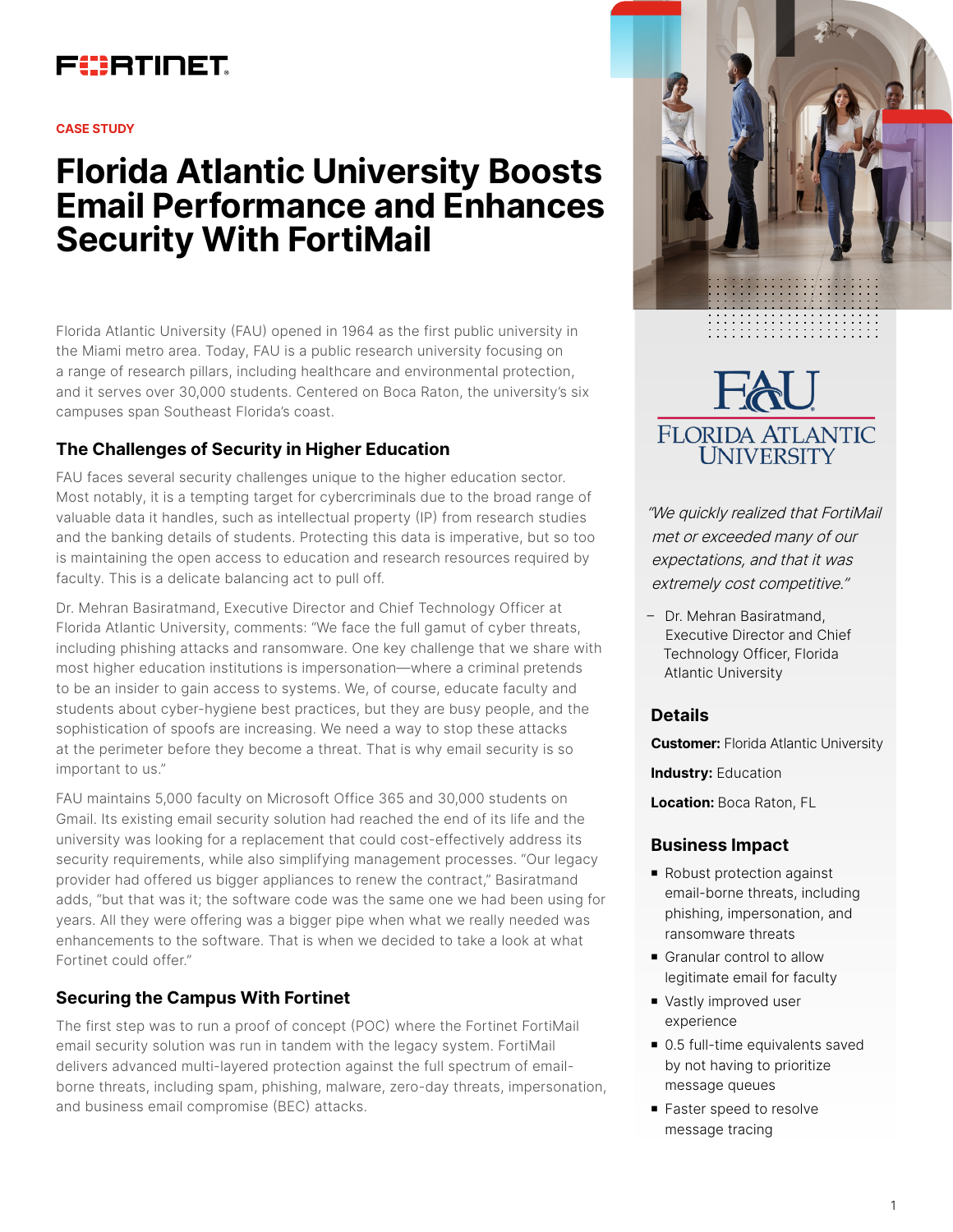Over the course of the POC, Florida Atlantic University measured relative performance against crucial functions, including filtering and quarantining. Basiratmand explains: "We quickly realized that FortiMail met or exceeded many of our expectations, and that it was extremely cost competitive. We therefore moved forward with a pilot phase to hone the system before rolling it out across all our Microsoft Office 365 Exchange accounts."

FAU deployed FortiMail on-premises at two sites: its main campus and its disaster recovery site. But this was just the beginning. "We were so impressed with FortiMail that we looked into Fortinet's firewall solutions," says Basiratmand. "Ultimately, that has led us to where we are today, with the FortiGate NGFW (Next-Generation Firewall) at the heart of our edge security infrastructure. We are also in the process of rolling out the FortiClient endpoint agent to provide visibility of our VPN (virtual private network) tunnels."

### **Security Without Compromise**

Fundamentally, FAU needs a security infrastructure that protects its systems without compromising on openness. With Fortinet, it has achieved this goal. FortiMail provides robust protection against the key threats facing Florida Atlantic, including phishing and impersonation emails. "That feature set has been extremely valuable in preventing people from clicking on emails or links from phishing attempts that they otherwise probably would have clicked," comments Basiratmand.

The university also maintains an appropriate degree of openness through the granular filter controls available in FortiMail, which enable the IT team to open or close specific port addresses to ensure that legitimate messages continue to get through even as potentially risky ones are blocked.

#### **Solutions**

- FortiMail—Virtual machines with Advanced Threat Protection
- FortiGate Next-Generation Firewalls
- **FortiClient**

"We did not experience any difference at all from the pre-sale to post-sale support, which speaks volumes about Fortinet's commitment to its customers."

– Dr. Mehran Basiratmand, Executive Director and Chief Technology Officer, Florida Atlantic University

As Basiratmand explains: "Our staff often receive important research surveys, which are sent as bulk mail. Most systems automatically block bulk mail, anticipating that it is spam. FortiMail, on the other hand, allows us to create alist of survey addresses, so we can ensure legitimate bulk mails continue to come through. That is an important feature for our end users, and something we did not have before Fortinet."

Basiratmand sees FortiMail as highly configurable software that can be adjusted repeatedly to better meet the needs of the institution and to adjust to new requirements. "Any organization on a similar journey should recognize that they will need to adjust their security settings along the way. Software-defined solutions like FortiMail make this process easy and granular, and ultimately allow you to tailor your security parameters exactly to your needs," says Basiratmand.

## **High Security, High Performance**

By moving to Fortinet, FAU experienced an immediate boost in email performance. This is because it had outgrown the capacity of its legacy system. With FortiMail, FAU can now process much larger volumes of mail, much faster. This has created a vastly better end-user experience.

"Previously, our mail system would get overloaded, and we had to waste valuable time prioritizing message queues. The user experience was dreadful, with colleagues often having to wait significant periods of time for messages to arrive," comments Basiratmand. "With FortiMail, the delay has disappeared. Our people get their messages instantly, making their work lives much easier, while we no longer spend time prioritizing queues. I estimate that one change alone has saved us half of a full-time equivalent in personnel savings. More importantly, it means we can deliver a world-class email service to our faculty."

Basiratmand's team also reports that the FortiMail user interface is much more streamlined than its previous solution, making it more efficient to navigate and find things. One example of this is message tracing.

The uptick in performance enabled by Fortinet is also apparent in the interaction between the university's core FortiMail system and that used in its disaster recovery site. Despite hundreds of miles separating FAU's campus and disaster-recovery appliances, both systems are seamlessly integrated and operate equally well, with a smooth load-handling process and high availability.